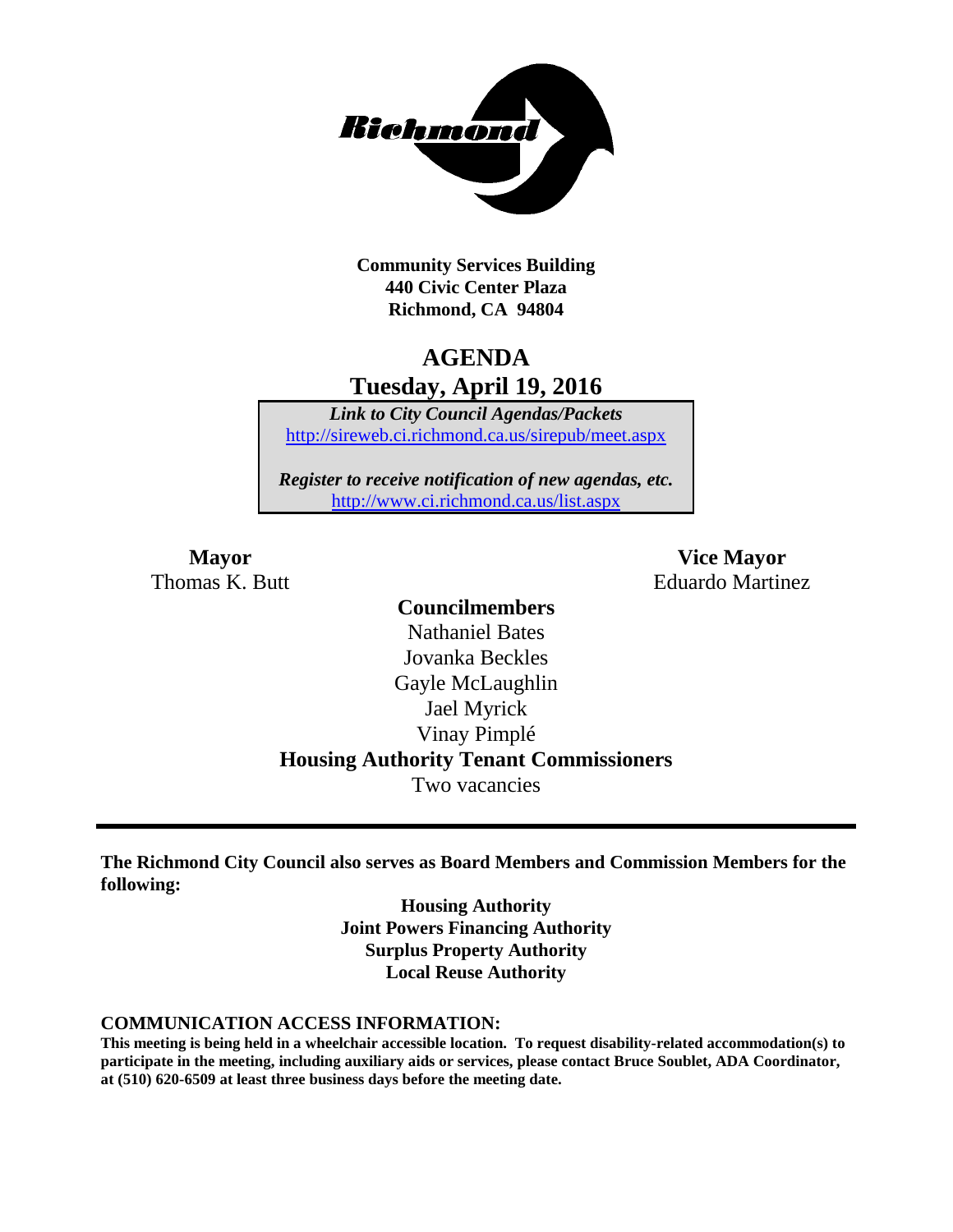# **MEETING PROCEDURES**

The City of Richmond encourages community participation at its City Council meetings and has established procedures that are intended to accommodate public input in a timely and time-sensitive way. As a courtesy to all members of the public who wish to participate in City Council meetings, please observe the following procedures:

**PUBLIC COMMENT ON AGENDA ITEMS:** Anyone who desires to address the City Council on items appearing on the agenda must complete and file a pink speaker's card with the City Clerk **prior** to the City Council's consideration of the item. Once the City Clerk has announced the item, no person shall be permitted to speak on the item other than those persons who have submitted their names to the City Clerk. Your name will be called when the item is announced for discussion. **Each speaker will be allowed TWO (2) MINUTES to address the City Council on NON-PUBLIC HEARING items listed on the agenda.**

**OPEN FORUM FOR PUBLIC COMMENT:** Individuals who would like to address the City Council on matters not listed on the agenda or on items remaining on the consent calendar may do so under Open Forum. All speakers must complete and file a pink speaker's card with the City Clerk **prior** to the commencement of Open Forum. The amount of time allotted to individual speakers shall be determined based on the number of persons requesting to speak during this item. **The time allocation for each speaker will be as follows:** 15 or fewer speakers, a maximum of 2 minutes; 16 to 24 speakers, a maximum of 1 and one-half minutes; and 25 or more speakers, a maximum of 1 minute.

#### **SPEAKERS ARE REQUESTED TO OCCUPY THE RESERVED SEATS IN THE FRONT ROW BEHIND THE SPEAKER'S PODIUM AS THEIR NAME IS ANNOUNCED BY THE CITY CLERK.**

**CONSENT CALENDAR:** Consent Calendar items are considered routine and will be enacted, approved or adopted by one motion unless a request for removal for discussion or explanation is received from the audience or the City Council. A member of the audience requesting to remove an item from the Consent Calendar must first complete a speaker's card and discuss the item with a City staff person who has knowledge of the subject material, prior to filing the card with the City Clerk and **prior** to the City Council's consideration of Agenda Review. An item removed from the Consent Calendar may be placed anywhere on the agenda following the City Council's agenda review.

**CONDUCT AT MEETINGS:** Richmond City Council meetings are limited public forums during which the City strives to provide an open, safe atmosphere and promote robust public debate. Members of the public, however, must comply with state law, as well as the City's laws and procedures and may not actually disrupt the orderly conduct of these meetings. The public, for example, may not shout or use amplifying devices, must submit comment cards and speak during their allotted time, may not create a physical disturbance, may not speak on matters unrelated to issues within the jurisdiction of the City Council or the agenda item at hand, and may not cause immediate threats to public safety.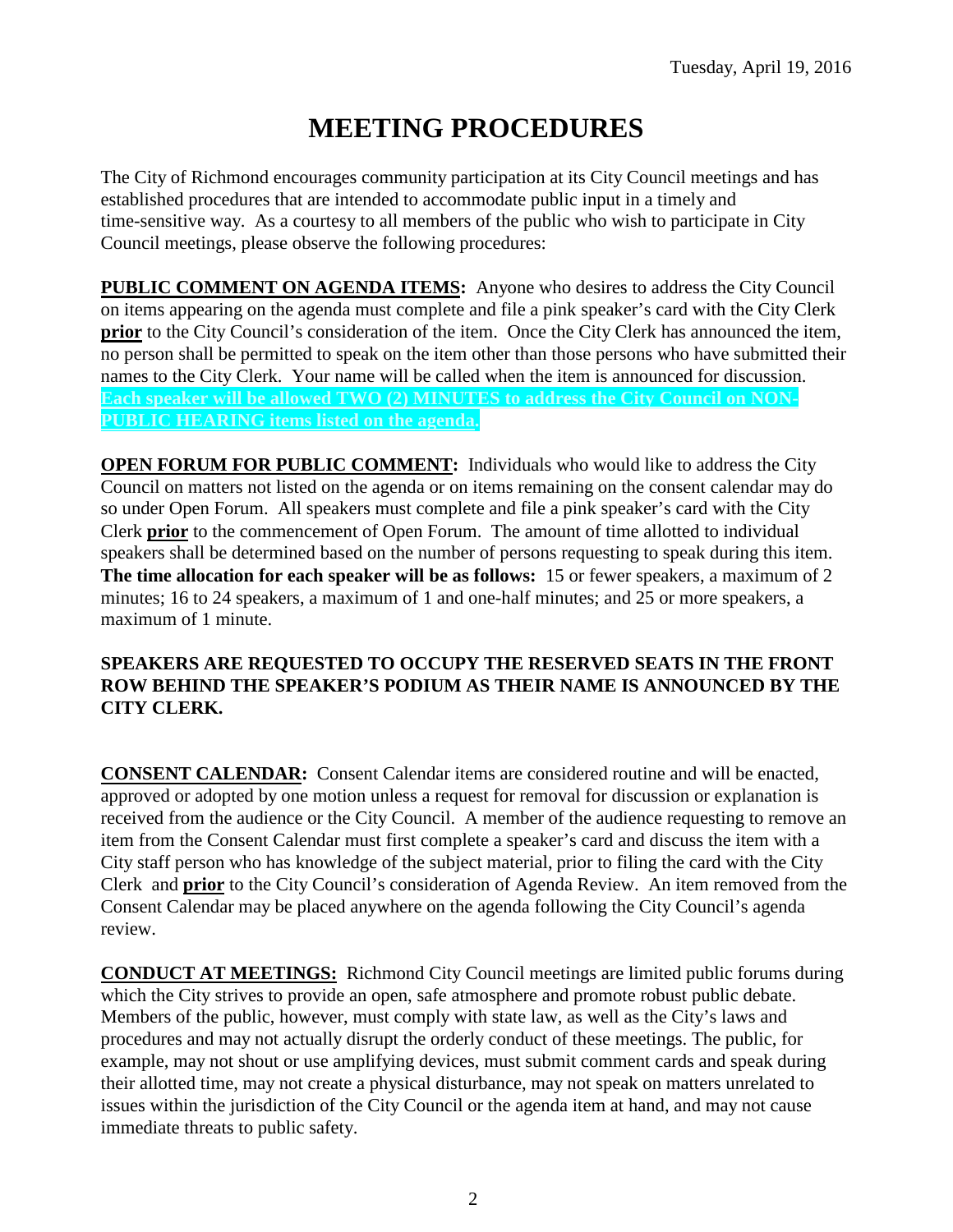**CITY HARASSMENT POLICY:** The City invites public comment and critique about its operations, including comment about the performance of its public officials and employees, at the public meetings of the City Council and boards and commissions. However, discriminatory or harassing comments about or in the presence of City employees, even comments by third parties, may create a hostile work environment, if severe or pervasive. The City prohibits harassment against an applicant, employee, or contractor on the basis of race, religious creed, color, national origin, ancestry, physical disability, medical condition, mental disability, marital status, sex (including pregnancy, childbirth, and related medical conditions), sexual orientation, gender identity, age or veteran status, or any other characteristic protected by federal, state or local law. In order to acknowledge the public's right to comment on City operations at public meetings, which could include comments that violate the City's harassment policy if such comments do not cause an actual disruption under the Council Rules and Procedures, while taking reasonable steps to protect City employees from discrimination and harassment, City Boards and Commissions shall adhere to the following procedures. If any person makes a harassing remark at a public meeting that violates the above City policy prohibiting harassment, the presiding officer of the meeting may, at the conclusion of the speaker's remarks and allotted time: (a) remind the public that the City's Policy Regarding Harassment of its Employees is contained in the written posted agenda; and (b) state that comments in violation of City policy are not condoned by the City and will play no role in City decisions. If any person makes a harassing remark at a public meeting that violates the above City policy, any City employee in the room who is offended by remarks violating the City's policy is excused from attendance at the meeting. No City employee is compelled to remain in attendance where it appears likely that speakers will make further harassing comments. If an employee leaves a City meeting for this reason, the presiding officer may send a designee to notify any offended employee who has left the meeting when those comments are likely concluded so that the employee may return to the meeting. The presiding officer may remind an employee or any council or board or commission member that he or she may leave the meeting if a remark violating the City's harassment policy is made. These procedures supplement the Council Rules and Procedures relating to disruption of orderly conduct at Council meetings.

Any law enforcement officer on duty or whose service is commanded by the presiding officer shall be Sergeant-at-Arms of the Council meetings. He/she, or they, shall carry out all orders and instructions given by the presiding officer for the purpose of maintaining order and decorum at the Council meetings (City Council Rules of Procedure and Order Section III F, RMC Section 2.12.030).

**\*\*\*\*\*\*\*\*\*\*\*\*\*\*\*\*\*\*\*\*\*\*\*\*\*\*\*\*\*\*\*\*\*\*\*\*\*\*\*\*\*\*\*\*\*\*\*\*\*\*\*\*\*\*\*\*\*\***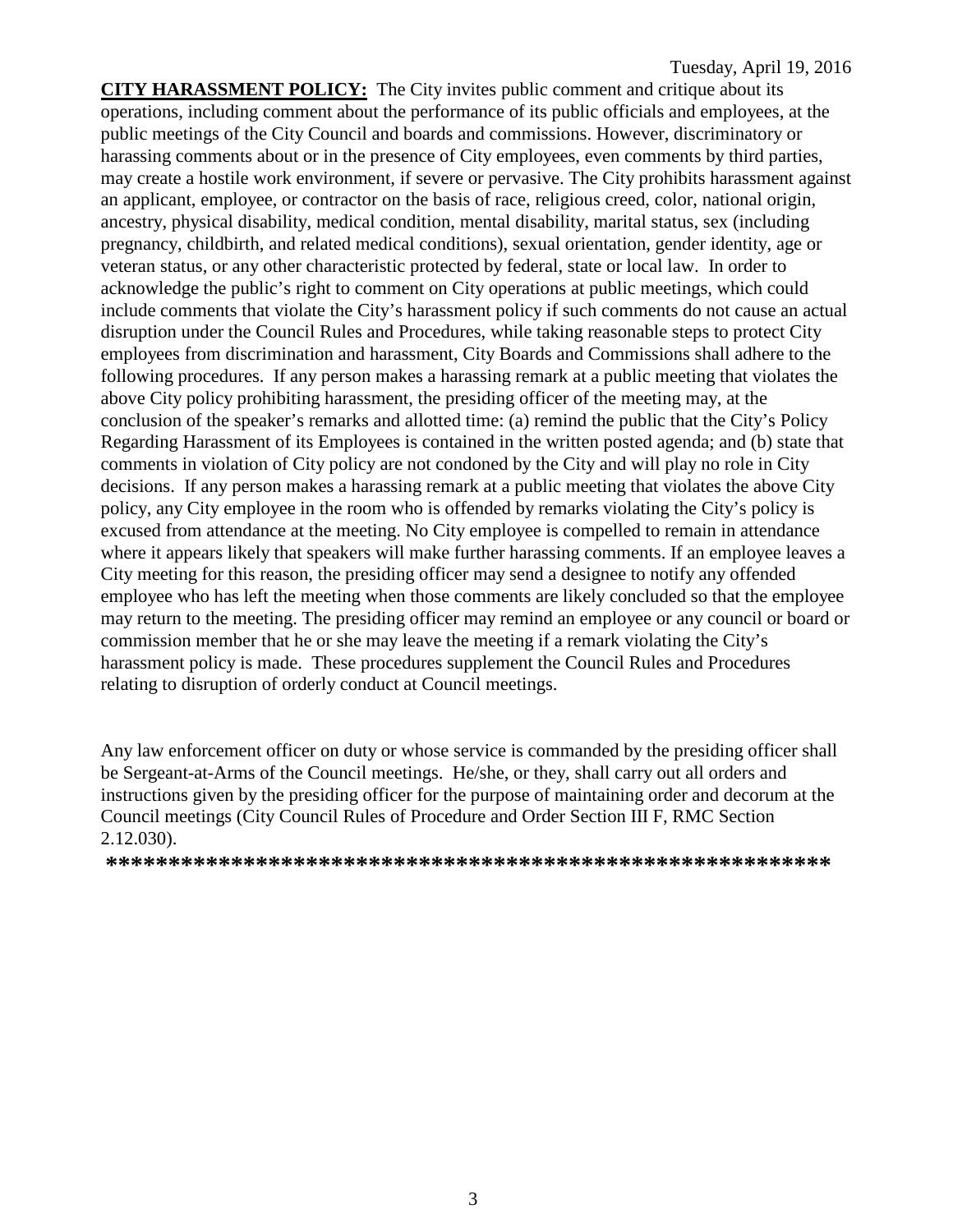# **REGULAR MEETING OF THE RICHMOND CITY COUNCIL**

6:30 p.m.

#### **A. PLEDGE TO THE FLAG**

- **B. ROLL CALL**
- **C. STATEMENT OF CONFLICT OF INTEREST**
- **D. AGENDA REVIEW**

#### **E. PRESENTATIONS, PROCLAMATIONS, AND COMMENDATIONS**

**E-1.** PROCLAMATION recognizing the Week of the Young Child, celebrated nationally from April 10th through April 16th - Councilmember Jael Myrick (620-6636) and Mayor Tom Butt (620-6503).

#### **F. REPORT FROM THE CITY MANAGER**

#### **G. OPEN FORUM FOR PUBLIC COMMENT**

#### **H. CITY COUNCIL CONSENT CALENDAR**

- **H-1.** APPROPRIATE the amount of \$652,781 from available funds in the Wastewater enterprise capital improvements budget for engineering services for the preparation of the Wastewater Treatment Plant Facility Plan and Clean Water State Revolving Fund loan application - Utilities Department (Ryan Smith 620- 5486).
- **H-2.** APPROVE an agreement with Boudreau Associates, LLC to complete field sampling, environmental documentation, and permitting to obtain approval from the United States Army Corps of Engineers, Regional Water Quality Control Board, and Bay Conservation and Development Commission to dredge berths 7 and 8 of the Point Potrero Marine Terminal, at a cost of \$108,000 and for a term ending December 31, 2016 - Port Department (Jim Matzorkis 215-4600).
- **H-3.** REVIEW and APPROVE the City's Investment and Cash Balance Report for the month of February 2016 - Finance Department (Belinda Warner/Tracey Angelo 620-6750).
- **H-4.** APPROVE a contract with The Gardner Group LLC to provide an organization and management review of services provided by the Recreation Department in an amount not to exceed \$25,000 - Recreation Department (Rochelle Monk 620- 6950).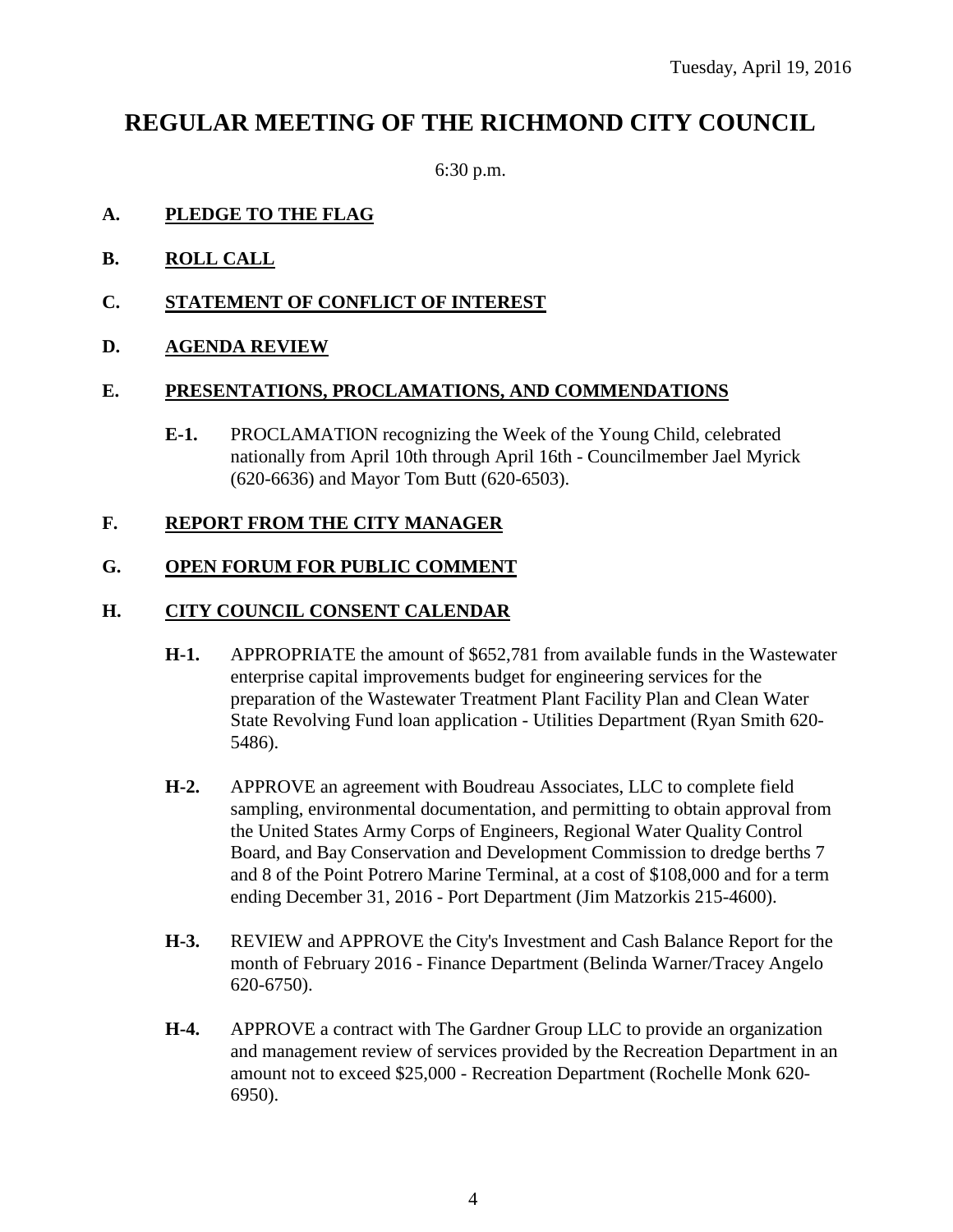- **H-5.** APPROVE a three-year contract with Pyro Engineering, dba Bay Area Fireworks, in the amount of \$87,000 (\$20,000 per year for the fireworks show and \$9,000 per year for tug and barge services), for the fireworks shows at the Marina Bay Park on July 3, 2016, through 2018 - Recreation Department (Rochelle Monk - 620-6511).
- **H-6.** APPROVE the purchase of closed-circuit television (CCTV) equipment from Halifax Security, Inc. to maintain the department's existing system in an amount not to exceed \$45,000 - Police Department (Police Chief Allwyn Brown 621- 1802).
- **H-7.** APPROVE the purchase of 46 Scott Dual Emergency Breathing System Retrofit Kits from Industrial Safety Supply Corporation in the amount of \$29,491.64 - Fire Department (Chief Adrian Sheppard 307-8041).
- **H-8.** RECEIVE a report on the Richmond Municipal Sewer District for the month of February 2016 - Utilities Department (Ryan Smith 620-5486).
- **H-9.** APPROVE an agreement with California PV Energy 2, LLC ("Constellation") related to an easement for underground storm drain pipelines held by the City of Richmond on the property at 850 Marina Bay Parkway, owned by the California Department of Public Health, which will facilitate the installation, operation and maintenance of solar panels on this property by Constellation - Utilities Department (Ryan Smith 620-5486/Joanne Le 621-1214).
- **H-10.** APPROVE a second amendment to the contract with D.M.G. Janitorial Services for park restroom cleaning services, increasing the contract by \$9,000 to cover the costs of servicing the new restroom at the Marina Bay Park, for a total contract amount not to exceed \$99,240, while maintaining the June 30, 2016, expiration date - Public Works Department (Yader A. Bermudez 774-6300).
- **H-11.** INTRODUCE an ordinance (first reading) amending Richmond Municipal Code Sections 9.20.150 and 9.20.155 to update the solid waste collection rates to reflect an: (1) annual CPI rate adjustment of 2.56 percent that took place on January 1, 2016; (2) expansion of the senior discount to include the 20 gallon mini-can service; and (3) approval of \$0.20 per month surcharge on residential accounts resulting from the high 2015 bulky item participation rate that exceeded the 2015 bulky item program budget - City Manager's Office (Shasa Curl/Adam Lenz 620-5537).
- **H-12.** APPROVE actions to update the Economic Development Commission: APPOINT Dexter Vizinau, re-appointment, seat #9, term expiring March 30, 2019 - Office of the Mayor (Mayor Tom Butt 620-6503).